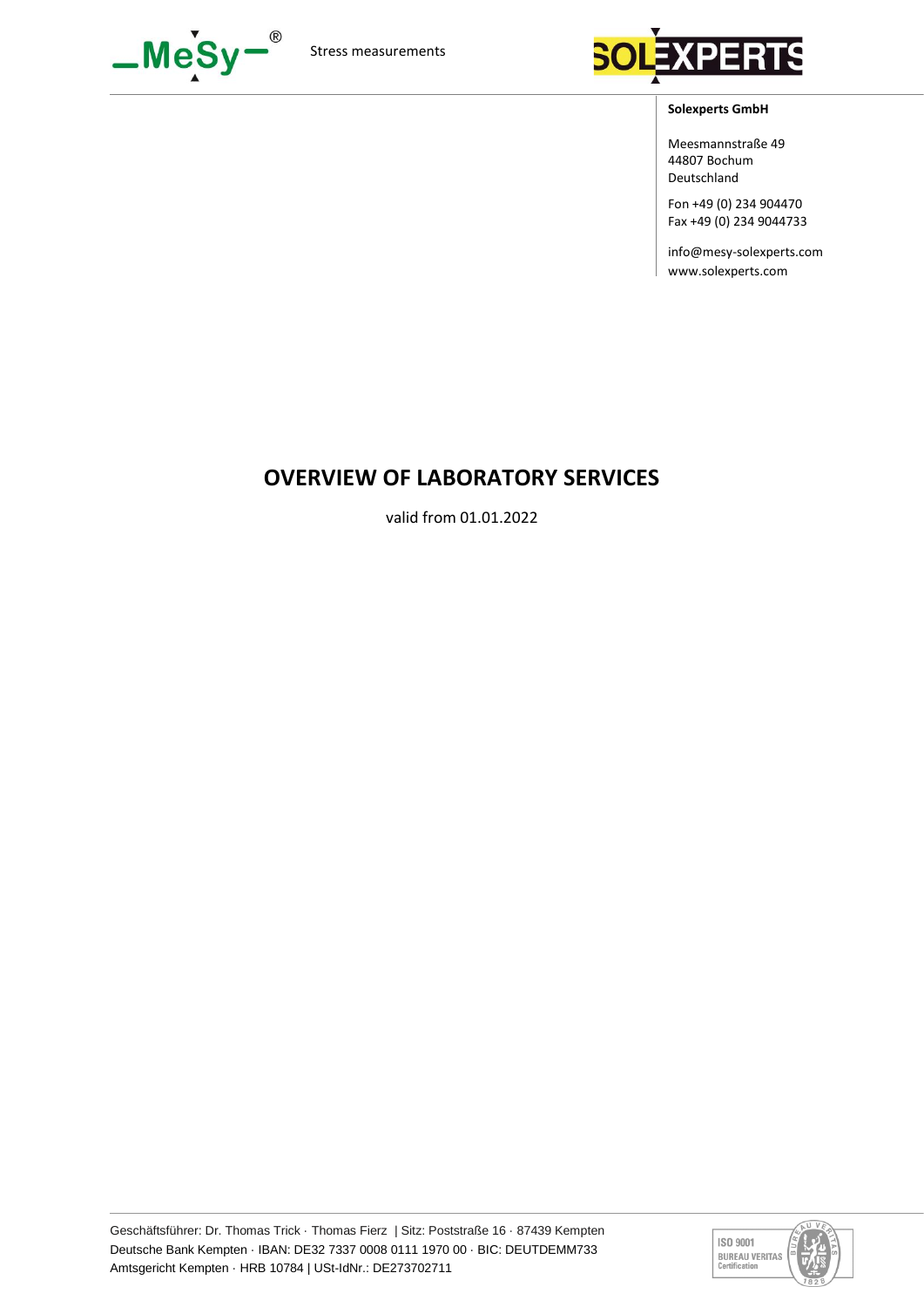



# **PREPARATION OF CYLINDRICAL SPECIMEN**

| Preparation of one plane-parallel cylindrical specimen                  | 50.00 |
|-------------------------------------------------------------------------|-------|
| Core diameter: 26 mm, 30 mm, 40 mm, 50 mm, 63 mm, additional on request |       |

#### **DENSITY AND MOISTURE CONTENT**

| Determination of bulk density via buoyancy method   | 10.00 |
|-----------------------------------------------------|-------|
| Determination of bulk density via weight and volume | 60,00 |
| incl. specimen preparation                          |       |
| Determination of true density via pycnometer        | 45.00 |
| Determination of moisture content via drying        | 15.00 |

#### **PERMEABILITY AND POROSITY**

| Determination of permeability via Darcy's method                                     | 140.00 |
|--------------------------------------------------------------------------------------|--------|
| incl. specimen preparation                                                           |        |
| Determination of permeability via fluid circulation under defined confining pressure | 210,00 |
| incl. specimen preparation                                                           |        |
| Determination of effective porosity via drying and saturation                        | 60,00  |
| incl. specimen preparation                                                           |        |
| Determination of porosity via pycnometer, weight and volume                          | 70.00  |
| incl. specimen preparation                                                           |        |

#### **ABRASIVENESS AND WEATHERING RESISTANCE**

| Determination of Cerchar abrasiveness index (CAI) from five individual tests               |        |
|--------------------------------------------------------------------------------------------|--------|
| Determination of abrasion potential (LAK) (grain fraction 4-6,3 mm) of loose rock material | 160,00 |
| Determination of abrasion potential (LAK) (grain fraction 4-6,3 mm) of loose rock material | 180,00 |
| incl. specimen preparation of non-standard grain fraction                                  |        |
| Determination of weathering resistance via Slake-Durability-Test (two cycles)              | 130,00 |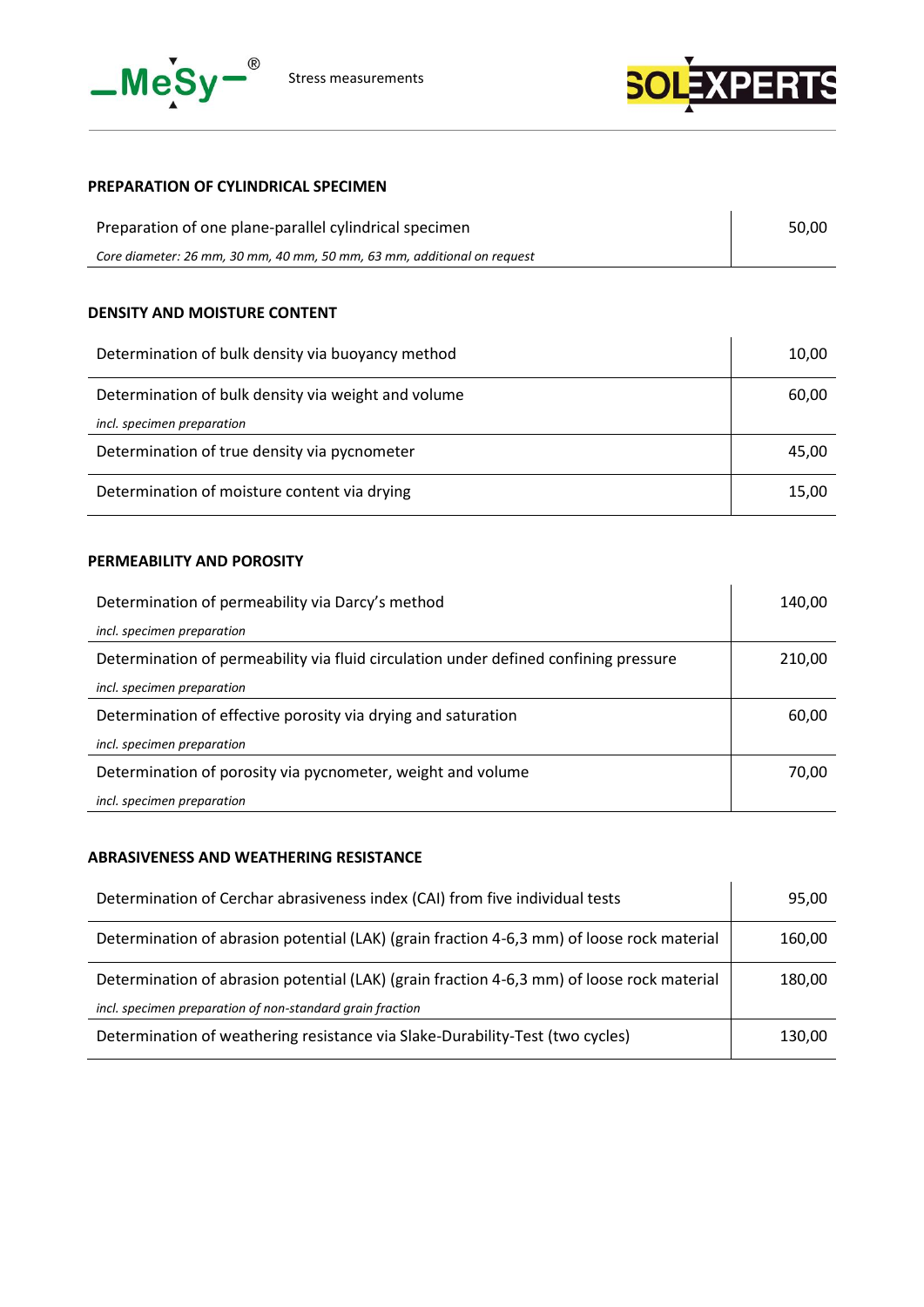



## **STRENGTH AND ELASTIC PARAMETER**

| Determination of point load strength (IS50) per individual test                     | 45,00  |
|-------------------------------------------------------------------------------------|--------|
| incl. specimen preparation                                                          |        |
| Determination of point load strength (IS50) via the LOGAR method from 10 individual | 175,00 |
| tests incl. specimen preparation                                                    |        |
| Determination of uniaxial compressive strength                                      | 150,00 |
| incl. specimen preparation                                                          |        |
| Determination of uniaxial compressive strength incl. determination of Deformation   | 200,00 |
| modulus and Young's modulus                                                         |        |
| incl. specimen preparation                                                          |        |
| Determination of uniaxial compressive strength incl. determination of Deformation   | 230,00 |
| modulus, Young's modulus and Poisson's ratio                                        |        |
| incl. specimen preparation                                                          |        |
| Determination of triaxial compressive strength                                      | 275,00 |
| incl. specimen preparation                                                          |        |
| Determination of triaxial compressive strength incl. determination of Deformation   | 300,00 |
| modulus and Young's modulus                                                         |        |
| incl. specimen preparation                                                          |        |
| Determination of triaxial compressive strength incl. determination of Deformation   | 350,00 |
| modulus and Young's modulus as well as friction parameters (Mohr-Coulomb) and       |        |
| strength criteria (Hoek-Brown)                                                      |        |
| incl. specimen preparation                                                          |        |

#### **TENSILE AND SHEAR STRENGTH**

| Indirect determination of tensile strength via Brazilian disc test                           | 65,00  |
|----------------------------------------------------------------------------------------------|--------|
| incl. specimen preparation                                                                   |        |
| Determination of hydraulic tensile strength via fluid injection                              | 175,00 |
| incl. specimen preparation                                                                   |        |
| Determination of shear strength via direct shear test on existing joints (3 load cycles with | 750.00 |
| a maximum normal load of 200 kN)                                                             |        |
| incl. specimen preparation                                                                   |        |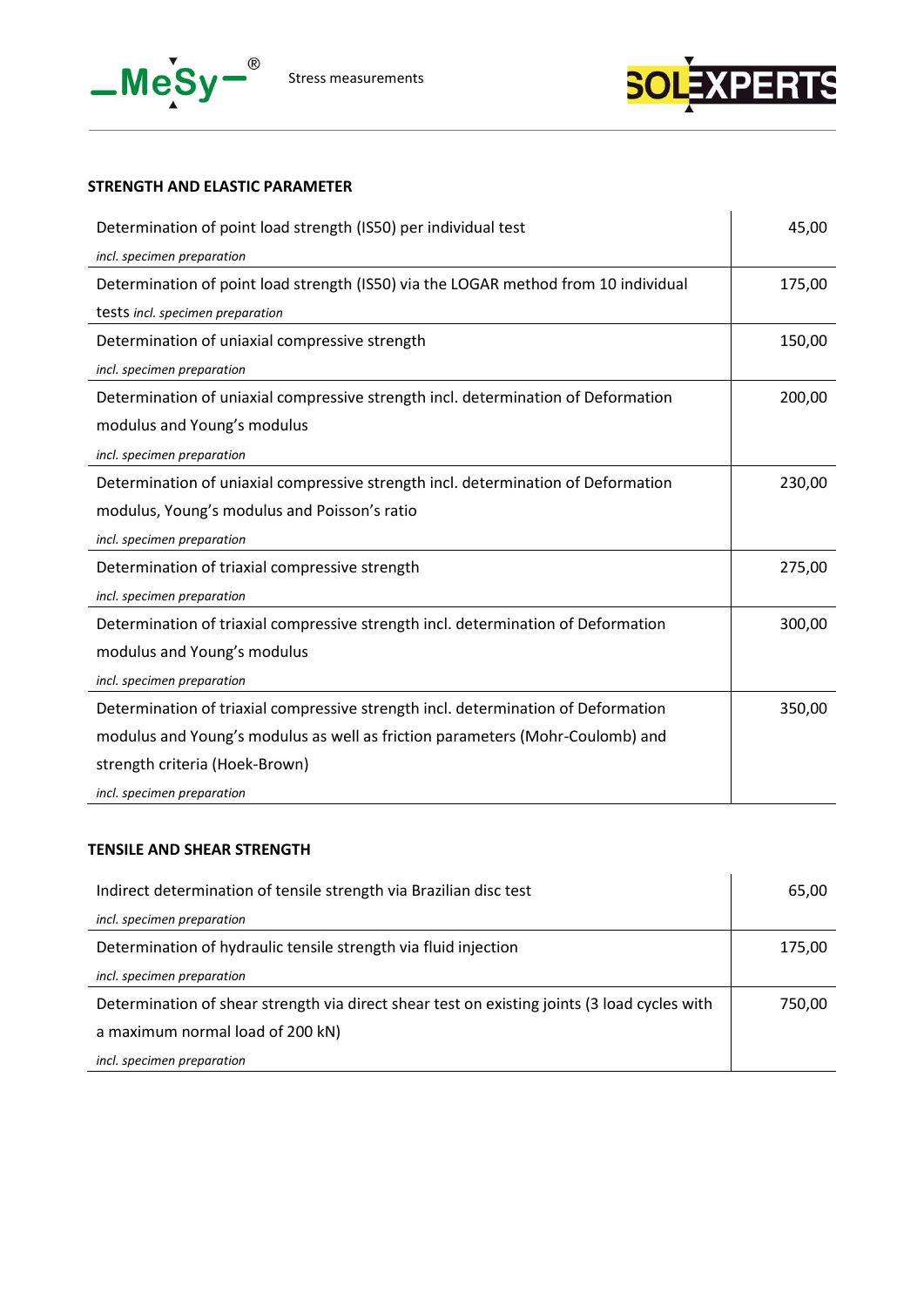



# **ULTRASONIC VELOCITY**

| Determination of P- and S-wave velocity on core material (lateral)   |  |
|----------------------------------------------------------------------|--|
| Determination of P- and S-wave velocity on prepared specimen (axial) |  |
| incl. specimen preparation                                           |  |

#### **FRACTURE TOUGHNESS**

| Determination of fracture toughness $(K_{IC})$ via three-point-bending test | 125.00 |
|-----------------------------------------------------------------------------|--------|
| incl. specimen preparation                                                  |        |

#### **SWELLING POTENTIAL**

| Determination of swelling potential and unconfined swelling strain of pulverized rock | 110,00 |
|---------------------------------------------------------------------------------------|--------|
| material (Thuro)                                                                      |        |
| incl. specimen preparation                                                            |        |

## **MINERALOGICAL INVESTIGATION**

| Determination of mineral content via thin section analysis       |            |
|------------------------------------------------------------------|------------|
| incl. specimen preparation                                       |            |
| Quantitative mineral analysis via X-ray diffraction              | on request |
| Determination of equivalent quartz content via X-ray diffraction | 250,00     |

# **REPORT**

| Brief report incl. significant parameters, diagrams and photographic documentation |            |
|------------------------------------------------------------------------------------|------------|
| Extended report incl. detailed technical descriptions and test procedure           | on request |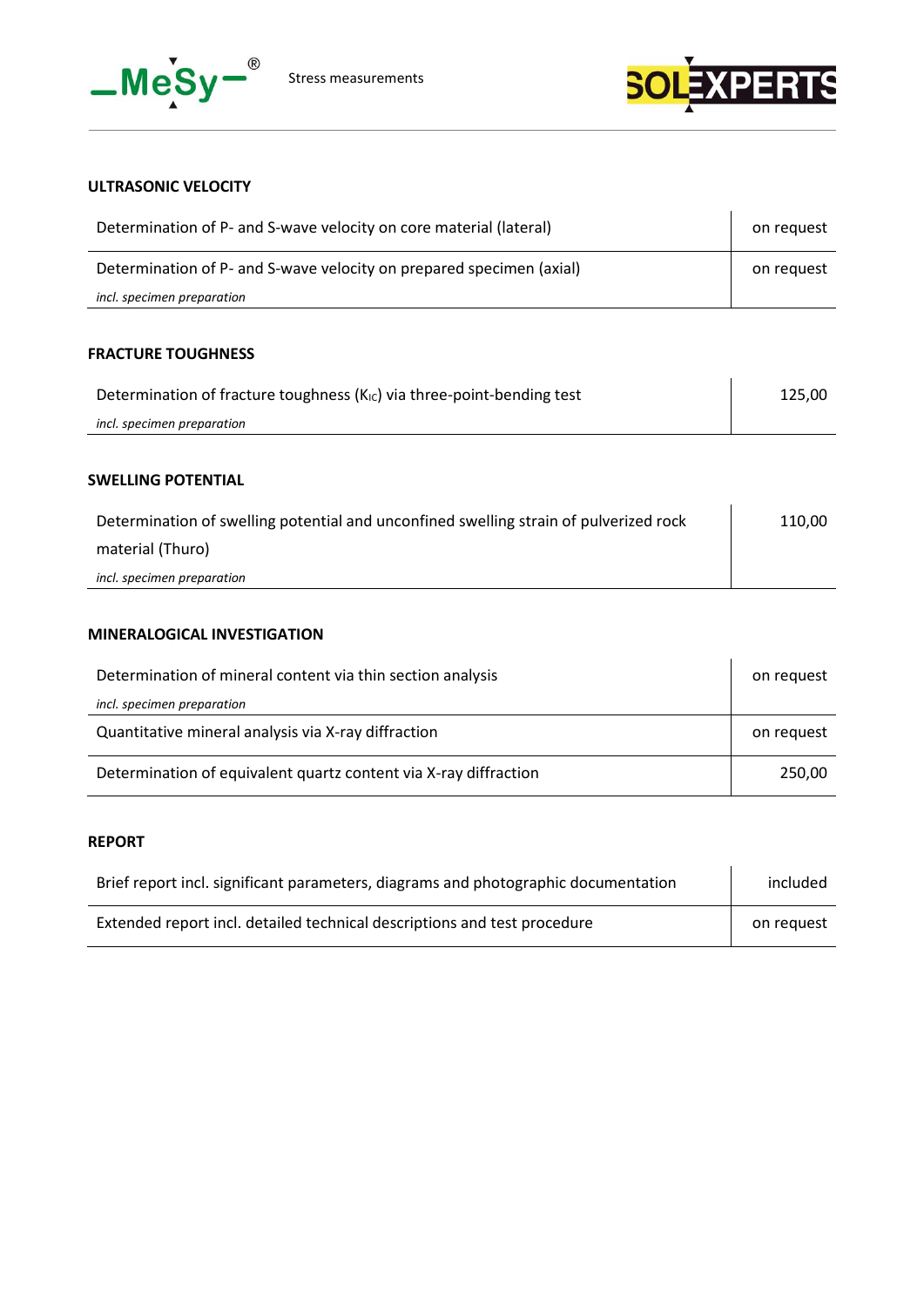



# **Norms and recommendations**

## **DENSITY, MOISTURE CONTENT, PERMEABILITY AND POROSITY**

| Density, moisture content and | ISRM SM for Determining Water Content,                                       |
|-------------------------------|------------------------------------------------------------------------------|
| porosity                      | Porosity, Density, [] - 1977, Part 1                                         |
| Permeability                  | ASTM Standard Test Method for Permeability of Rocks by<br>Flowing Air - 2013 |

## **STRENGTH AND ELASTIC PARAMETER**

| Point load test           | ISRM SM for Determining Point Load Strength - 1985                                                                                                                                                                                                                                                                  |
|---------------------------|---------------------------------------------------------------------------------------------------------------------------------------------------------------------------------------------------------------------------------------------------------------------------------------------------------------------|
|                           | DGGT Empfehlung Punktlastversuche an Gesteinsproben - 1982                                                                                                                                                                                                                                                          |
| Uniaxial compressive test | ISRM SM for Determining the Uniaxial Compressive Strength and<br>Deformability of Rock Materials - 1979<br>ISRM SM Complete Stress- Strain Curve for Intact Rock in<br>Uniaxial Compression - 1999<br>DGGT Empfehlung Einaxiale Druckversuche an zylindrischen<br>Gesteinsprüfkörpern - 2004                        |
| Triaxial compressive test | ISRM SM for Determining the Strength of Rock Materials in<br>Triaxial Compression - 1978<br>ASTM D 2664-95a Standard Test Method for Triaxial Strength []<br>DGGT Empfehlung Dreiaxiale Druckversuche an Gesteinsproben<br>$-1979$<br>DGGT Empfehlung Mehrstufentechnik bei dreiaxialen<br>Druckversuchen [] - 1987 |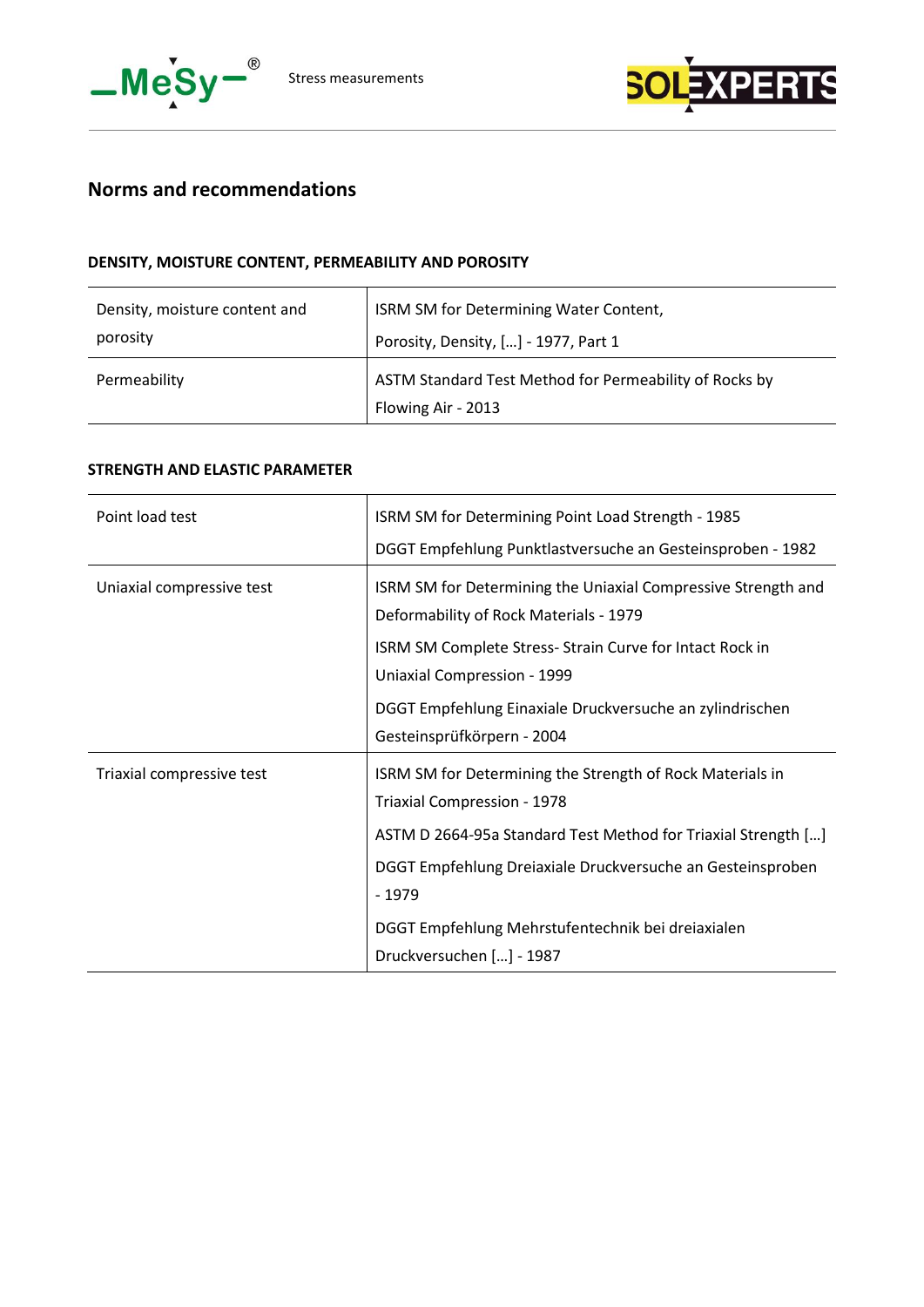



## **TENSILE AND SHEAR STRENGTH**

| Brazilian disc test | ISRM SM for Determining Tensile Strength of Rock Materials -<br>1978                                                  |
|---------------------|-----------------------------------------------------------------------------------------------------------------------|
|                     | DGGT Empfehlung Indirekter Zugversuch an Gesteinsproben<br>Spaltzugversuch - 2008                                     |
| Shear strength      | ISRM SM for Determining Shear Strength - 1974, Part 2<br>DGGT Empfehlung Laborscherversuch an Felstrennflächen - 1988 |

#### **ABRASIVENESS AND WEATHERING RESISTANCE**

| Cerchar abrasiveness index   | ISRM SM Cerchar Abrasivity (Alber et al. 2013)                                                   |
|------------------------------|--------------------------------------------------------------------------------------------------|
| LCPC-Test                    | DGGT Empfehlung Abrasivitätsuntersuchungen an Lockergestein                                      |
|                              | $[] - 2006$                                                                                      |
| <b>Slake Durability Test</b> | ISRM SM for Determining Water Content,[] and Slake Durability<br>Index Properties - 1978, Part 2 |
|                              | DGGT Empfehlung Siebtrommelversuch - 2002                                                        |

# **ULTRASONIC VELOCITY**

| Ultrasonic velocity | ISRM SM for Determining Sound Velocity - 1978          |
|---------------------|--------------------------------------------------------|
|                     | Upgraded ISRM SM for Determining Sound Velocity - 2013 |

#### **FRACTURE TOUGHNESS**

| Fracture toughness | ISRM SM for Determining the Fracture Toughness of Rock - 1988, |
|--------------------|----------------------------------------------------------------|
|                    | Part 1                                                         |

# **SWELLING POTENTIAL**

| Rock swelling potential of pulverized | Der Pulver-Quellversuch (Thuro 1993) |
|---------------------------------------|--------------------------------------|
| rock                                  |                                      |